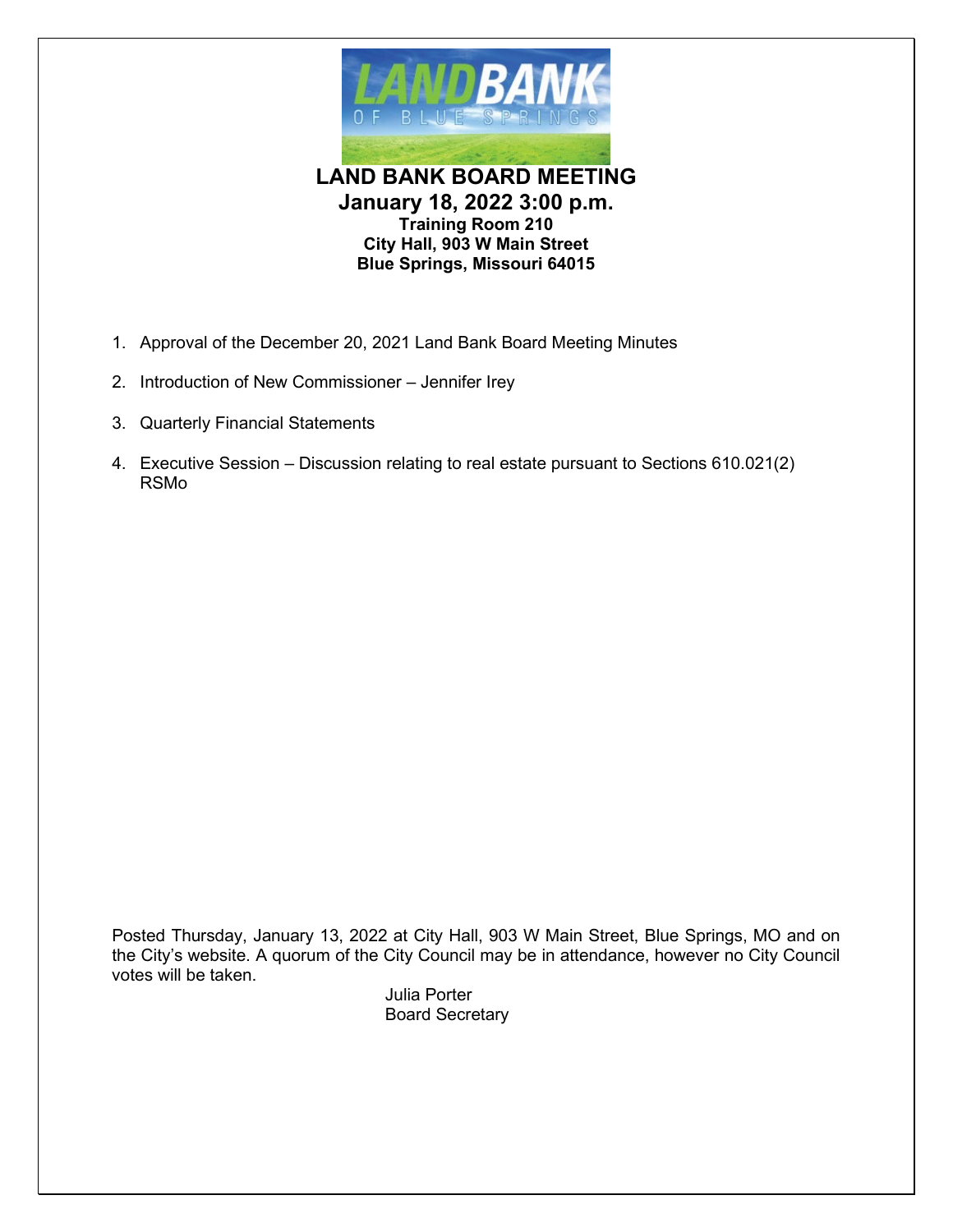#### **CITY OF BLUE SPRINGS, MISSOURI MINUTES OF LAND BANK MEETING DECEMBER 20, 2021**

A meeting of the Land Bank of Blue Springs, Missouri was held on Monday, December 20, 2021 at 3:00 p.m. with Vice Chair May presiding.

| <b>CONFIRMATION OF A</b><br>QUORUM-<br><b>COMMISSIONERS IN</b><br><b>ATTENDANCE</b>      | James May, Vice Chair<br><b>Jim Fairbanks</b>                                                                                                                                                                                          | Tracy White-Baldridge - ABSENT<br><b>Kirk Sampson</b> |  |
|------------------------------------------------------------------------------------------|----------------------------------------------------------------------------------------------------------------------------------------------------------------------------------------------------------------------------------------|-------------------------------------------------------|--|
|                                                                                          | Also present were Staff Liaisons Jackie Sommer, Karen Van Winkle,<br>Matt Wright, Lance Dillenschneider, realtor and Board Secretary Julia<br>Porter.                                                                                  |                                                       |  |
| <b>CALL TO ORDER</b>                                                                     | Vice Chair May called the Land Bank meeting to order at 3:04 p.m.                                                                                                                                                                      |                                                       |  |
| <b>APPROVE BOARD</b><br><b>MINUTES</b>                                                   | Commissioner Fairbanks moved to approve the minutes of the<br>October 18, 2021 meeting of the Land Bank of Blue Springs. Motion<br>seconded by Commissioner Sampson and carried with the following<br>votes:                           |                                                       |  |
|                                                                                          | Sampson - Aye<br>White-Baldridge - ABSENT                                                                                                                                                                                              | Fairbanks – Aye<br>May - Aye                          |  |
| <b>APPOINTMENT OF</b><br><b>OFFICERS</b>                                                 | Vice Chairman May open the floor for nominations to serve the<br>remaining term of Chair and Vice Chair ending May 2022.<br>Commissioner May nominated himself for the Chair position and<br>Tracey White-Baldridge as the Vice Chair. |                                                       |  |
|                                                                                          | Commissioner Fairbanks moved to approve the slate of officers to<br>serve through May 2022 as follows:<br>James May as Chair<br>Tracey White-Baldridge as Vice Chair                                                                   |                                                       |  |
| The motion was seconded by Commissioner Sampson and carried<br>with the following votes: |                                                                                                                                                                                                                                        |                                                       |  |
|                                                                                          | Sampson - Aye<br>White-Baldridge - ABSENT                                                                                                                                                                                              | Fairbanks - Aye<br>$May - Aye$                        |  |
|                                                                                          |                                                                                                                                                                                                                                        |                                                       |  |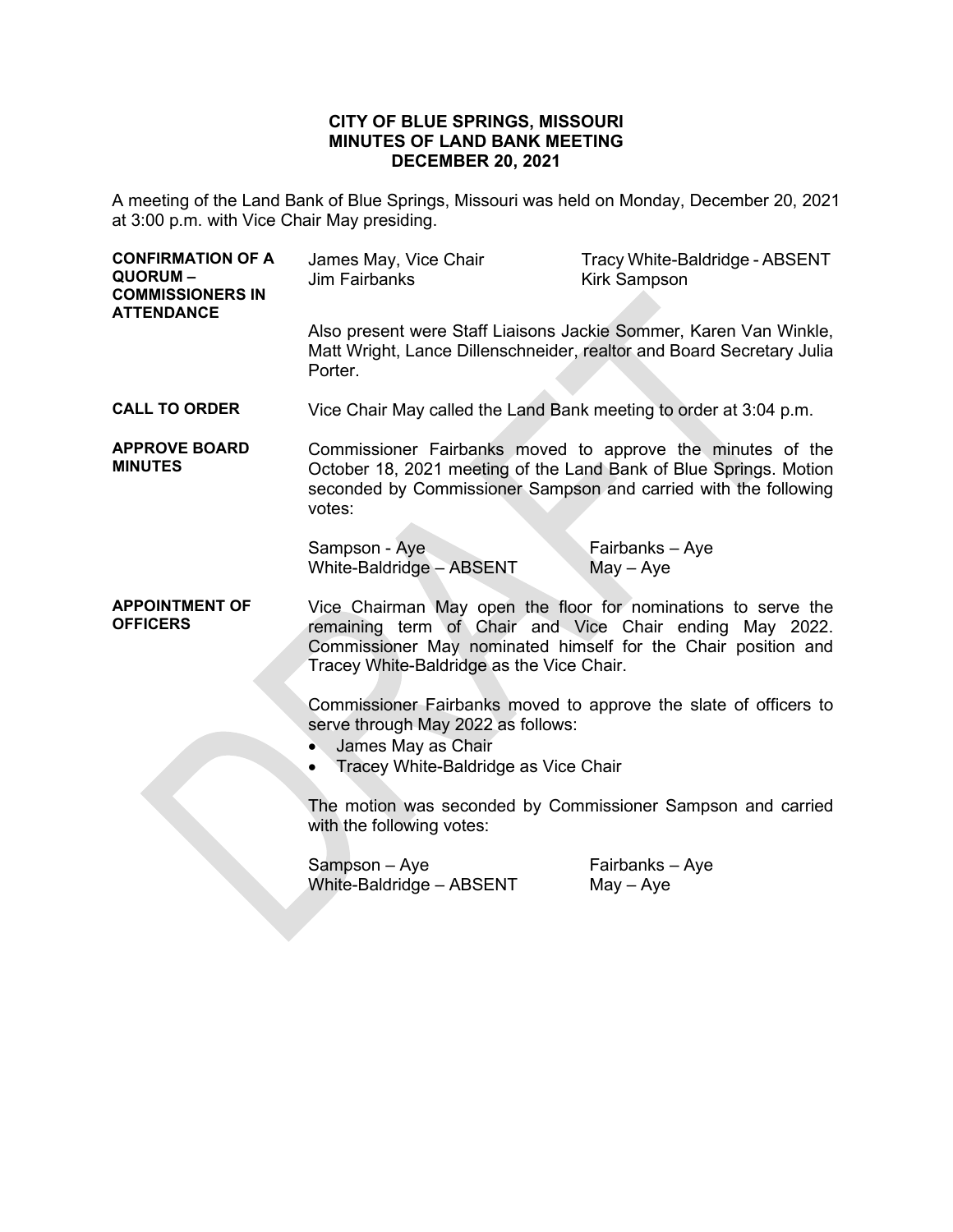**EXECUTIVE SESSION** At 3:06 p.m., Commissioner Fairbanks moved that the Land Bank go into closed session pursuant to Section 610.021, subparagraph (2), Revised Statutes of Missouri, for the purpose of privileged communications between a governmental body or its representative and legal counsel including real estate, and that any minutes, documents and other records discussed or taken during the closed session remain closed, and that this body stand adjourned at the completion of such session. Motion seconded by Commissioner Sampson and carried with the following votes:

> Sampson – Aye White-Baldridge – ABSENT

Fairbanks – Aye May – Aye

Julia Porter, Board Secretary

James May, Vice Chair

 $\mathcal{L}=\mathcal{L}=\mathcal{L}=\mathcal{L}=\mathcal{L}=\mathcal{L}=\mathcal{L}=\mathcal{L}=\mathcal{L}=\mathcal{L}=\mathcal{L}=\mathcal{L}=\mathcal{L}=\mathcal{L}=\mathcal{L}=\mathcal{L}=\mathcal{L}=\mathcal{L}=\mathcal{L}=\mathcal{L}=\mathcal{L}=\mathcal{L}=\mathcal{L}=\mathcal{L}=\mathcal{L}=\mathcal{L}=\mathcal{L}=\mathcal{L}=\mathcal{L}=\mathcal{L}=\mathcal{L}=\mathcal{L}=\mathcal{L}=\mathcal{L}=\mathcal{L}=\mathcal{L}=\mathcal{$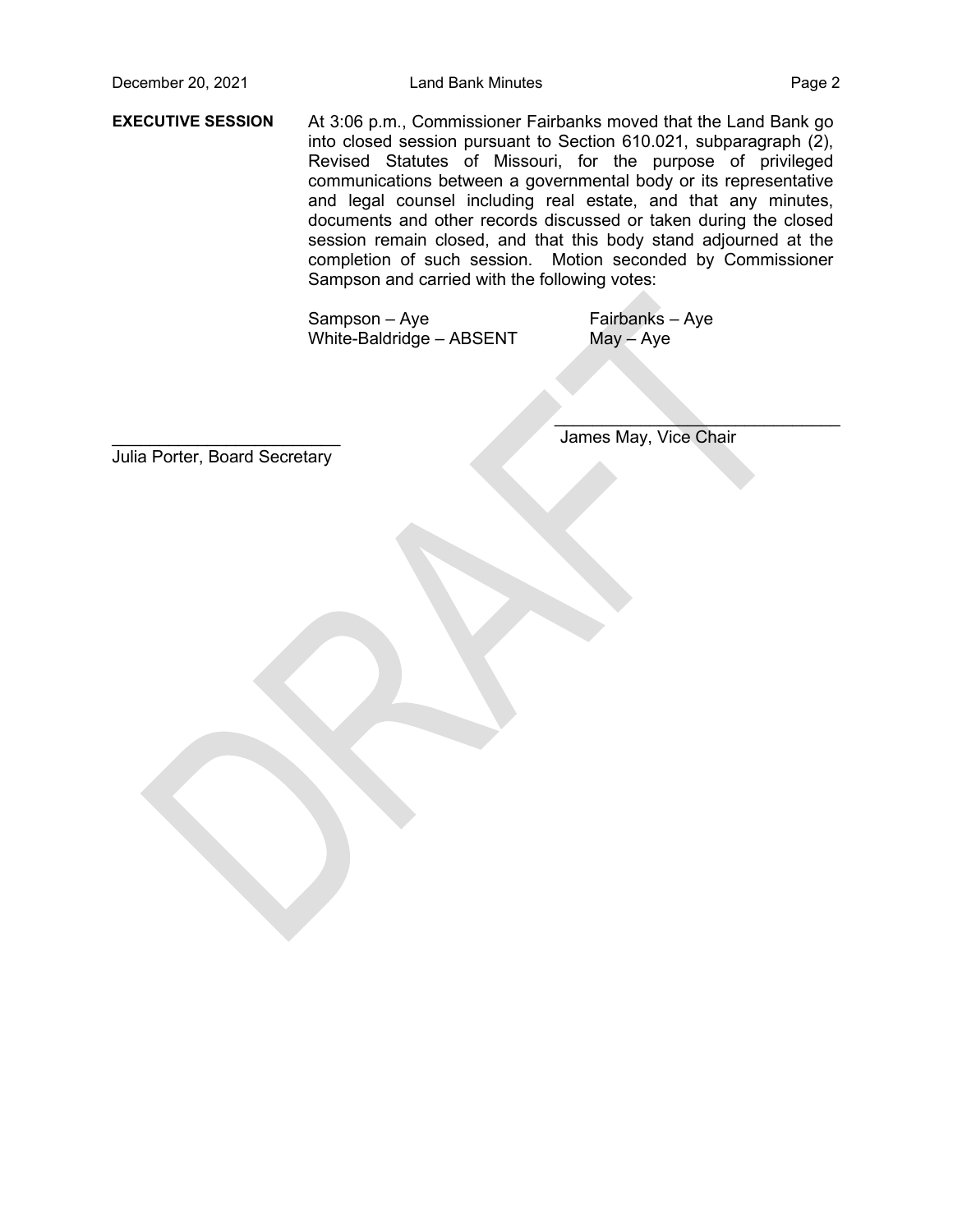### **CITY OF BLUE SPRINGS BALANCE SHEET - LAND BANK FISCAL YEAR 2021-22**

#### **FOR THE PERIOD ENDED - DECEMBER 31, 2021**

| <b>CATEGORY</b>                    |                             | <b>LAND BANK</b> |  |
|------------------------------------|-----------------------------|------------------|--|
| <b>ASSETS</b>                      |                             |                  |  |
| Cash and investments               | \$                          | 129,236          |  |
| Receivables (net of allowances     |                             |                  |  |
| Taxes                              |                             |                  |  |
| Accounts                           |                             |                  |  |
| <b>Accrued interest</b>            |                             |                  |  |
| Interfund receivables              |                             |                  |  |
| Land                               |                             | 243,504          |  |
| Prepaid items                      |                             |                  |  |
| <b>TOTAL ASSETS</b>                | $\boldsymbol{\hat{\theta}}$ | 372,740          |  |
|                                    |                             |                  |  |
| <b>LIABILITIES</b>                 |                             |                  |  |
| Accounts payable                   | \$                          | 40,100           |  |
| <b>Accrued liabilities</b>         |                             |                  |  |
| Interfund payable                  |                             |                  |  |
| Long term debt                     |                             |                  |  |
| <b>TOTAL LIABILITIES</b>           | \$                          | 40,100           |  |
| <b>FUND BALANCES</b>               |                             |                  |  |
| Reserved for:                      |                             |                  |  |
| Encumbrances                       |                             |                  |  |
| Unassigned                         |                             | 332,640          |  |
|                                    |                             |                  |  |
|                                    |                             |                  |  |
| <b>TOTAL FUND BALANCES</b>         | \$                          | 332,640          |  |
|                                    |                             |                  |  |
| TOTAL LIABILITIES AND FUND BALANCE |                             | 372,740          |  |